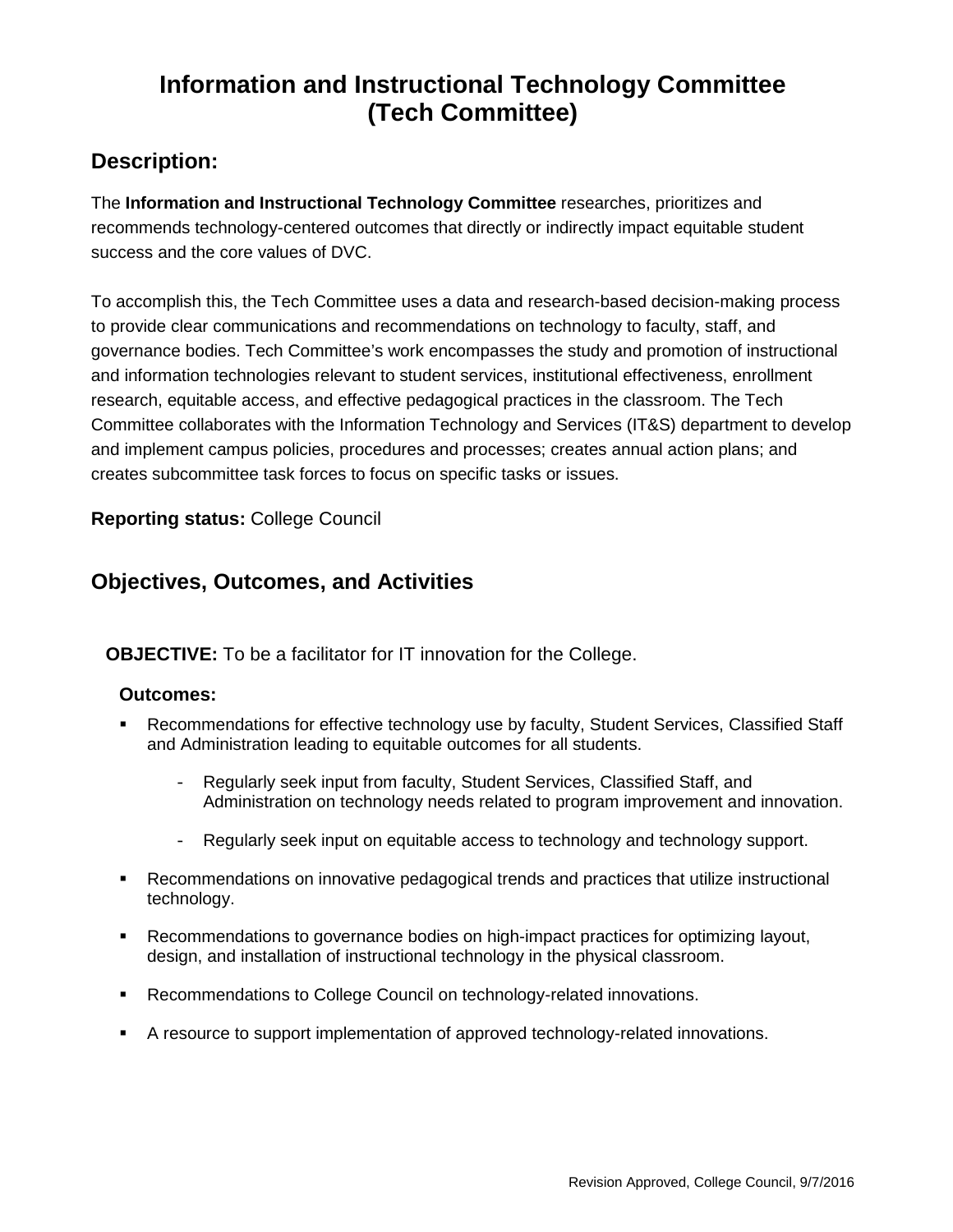**OBJECTIVE:** To provide advice to the Program Review Committee in order to distinguish outcomes and processes regarding information and instructional technologies.

#### **Outcomes:**

- Guidelines for delineating innovation or program improvement from maintenance of effort regarding information and instructional technology.
- A resource and channel of communication between faculty, Student Services, Classified Staff, and Administration on evolving needs related to innovation or program improvement versus maintenance of effort.

**OBJECTIVE:** To provide technical expertise to support existing College programs.

#### **Outcomes:**

- Report to College Council how technology-related services, funding, staffing levels, equipment, and other resources are advancing the College's strategic goals.
	- The Tech Committee advocates for the College's technology needs to District IT.
- A Technology Master Plan that anticipates future needs, trends, and innovations and makes recommendations to the College in order to address ongoing innovation, program improvement, and maintenance of effort.
- Recommendations to Professional Development (PD) on information and instructional technology-related trainings and activities.
	- Collaborates with PD on an annual orientation to IT at DVC for all employees.
	- Ensures that PD supports the understanding of IT policies, procedures, processes, and activities by all employees
- **San Ramon Campus integration into all technology planning and assessments.**
- Assist and advise in College effort to assure Section 508 (ADA) compliance.